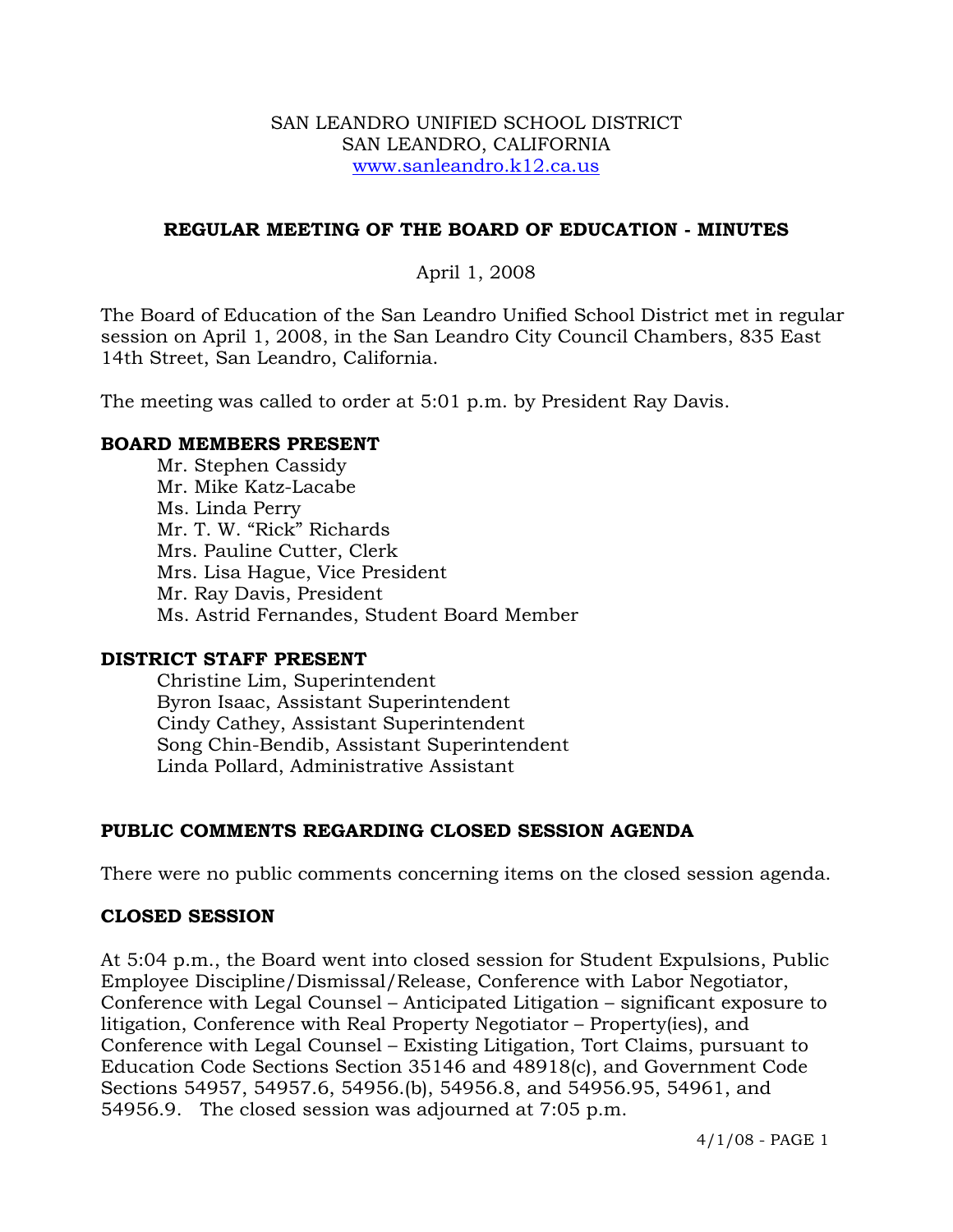The Board returned to open session at 7:14 p.m. with the Pledge of Allegiance to the Flag. President Davis said the Board had been in closed session and the following action was taken:

• On a motion made by Mrs. Cutter and seconded by Mr. Katz, the Board authorized settlement of Tort Liability Claim #4104-07-00001-01-02 by a 7-0 vote.

# **APPROVAL OF AGENDA**

On a motion made by Mr. Richards and seconded by Mr. Katz, the Board approved the agenda for the regular meeting of April 1, 2008, by a 7-0 vote.

## **PRESENTATIONS**

- ∗ A plaque honoring Michael Manibog, San Leandro High School Class of 1996, who died February 8, 2008, while serving as an Army specialist in Iraq was presented to his family. His nine-year old son Terelle Manibog, a student at Madison Elementary School, accepted the plaque on behalf of his father's memory. He was joined by his mother, grandmother, and sister.
- ∗ Brad Senden, The Center for Community Opinion provided information regarding the survey for considering a Parcel Tax for the November 2008 election. He explained that the survey would be based on 400 telephone interviews, with registered voters, using a questionnaire to include 40 to 44 questions. The survey would be conducted in May 2008, with a report to the Board submitted June 4. The cost of the survey that will include a written report and a Board presentation will be \$21, 250, and will be funded from Fund 40, Capital Outlay.

## **CONFERENCE**

## General Services

## 1.1-CF The Center for Community Opinion Consultant Agreement

On a motion made by Mr. Katz and seconded by Ms. Perry, the Board approved the consultant agreement with The Center for Community Opinion so the District can assess the feasibility of a November 2008 Parcel Tax Election by a 7-0 vote. Student Board Fernandes did not provide any comments or vote.

## **PRESENTATION**

∗ Staff, along with AEDIS Architects, provided the Board with the Steering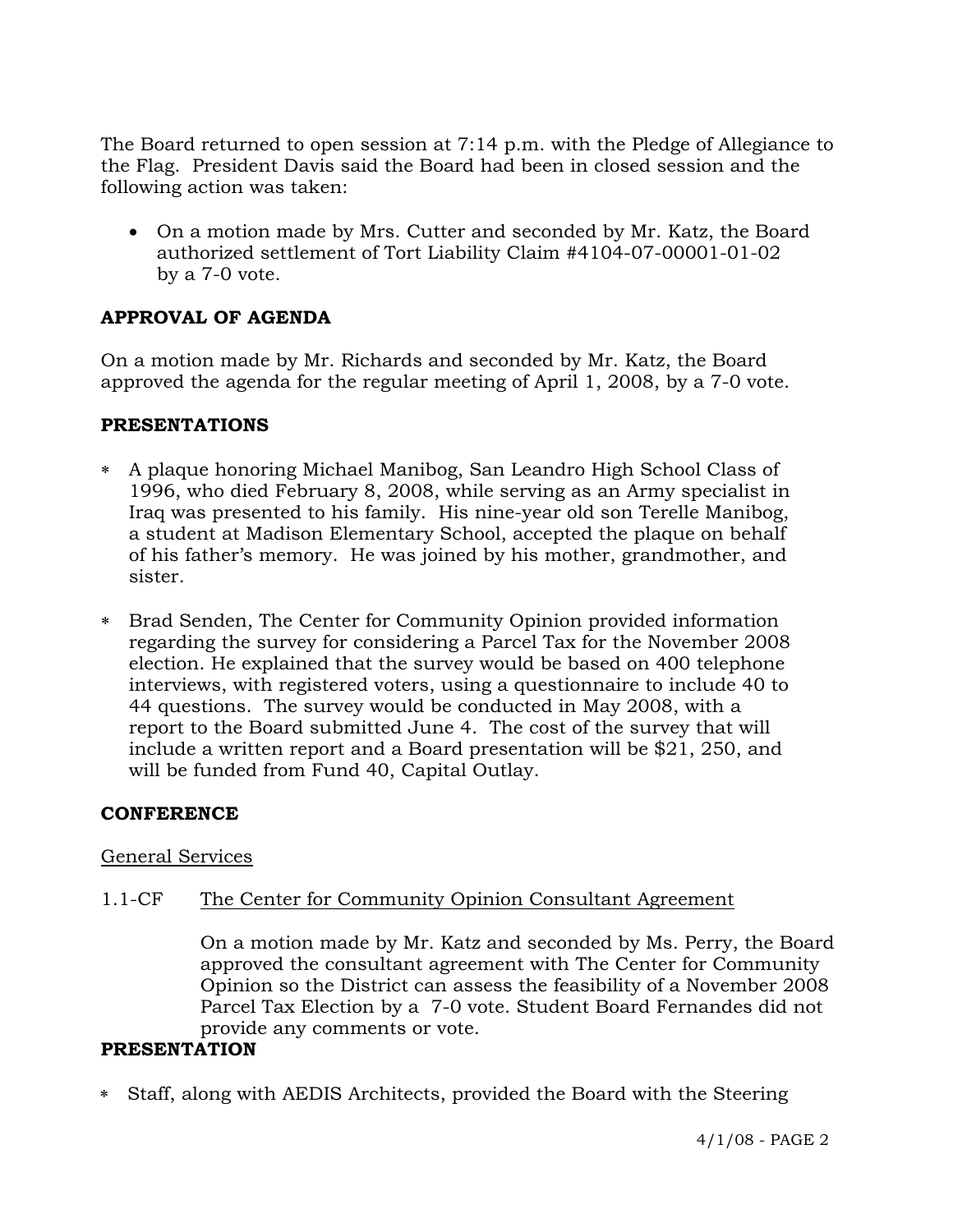Committee's recommendation for the San Leandro High School Library Expansion Design Development Phase including the floor plan, sections, elevations and perspectives. Highlights included:

- ∗ As part of the site expansion plan, 10 parking spaces will be relocated to accommodate the library expansion
- ∗ The expanded library will have the capacity of holding approximately 12,000-15,000 volumes of books
- ∗ The clear, story, operable windows separating the new space from the existing space will remain, which will provide fresh air and natural light to the existing library
- ∗ Expected construction estimated to begin at the end of December 2008
- ∗ Completion expected to be around October 2009
- ∗ A full-high, insulated barricade is expected to be built between the existing library and new construction to keep disruptions to a minimum
- ∗ Security and graffiti concerns will be taken into consideration with regards to the height placement and type of windows on the street level of the building

Principal Furtado also explained that the library receives additional books through generous donations by the community, i.e. public library, "Friends of the Library", and parent groups. In addition, when books are lost, students must pay for them, which helps keep the collection current and up-to-date. Trustee Cassidy suggested that a possible community outreach or fund raising drive would be appropriate to increase book volume. Trustee Richards said that Barbara Keenan from "World of Books" has offered to work with the library by going directly to the publisher and getting books at a discounted price.

Student Board member Fernandes liked the design and urged the Board to approve the proposal, adding that a large library would make it possible to hold special events, noting that when the Chinese students visited the campus, a larger library would have accommodated more students.

# **ACTION**

Facilities and Construction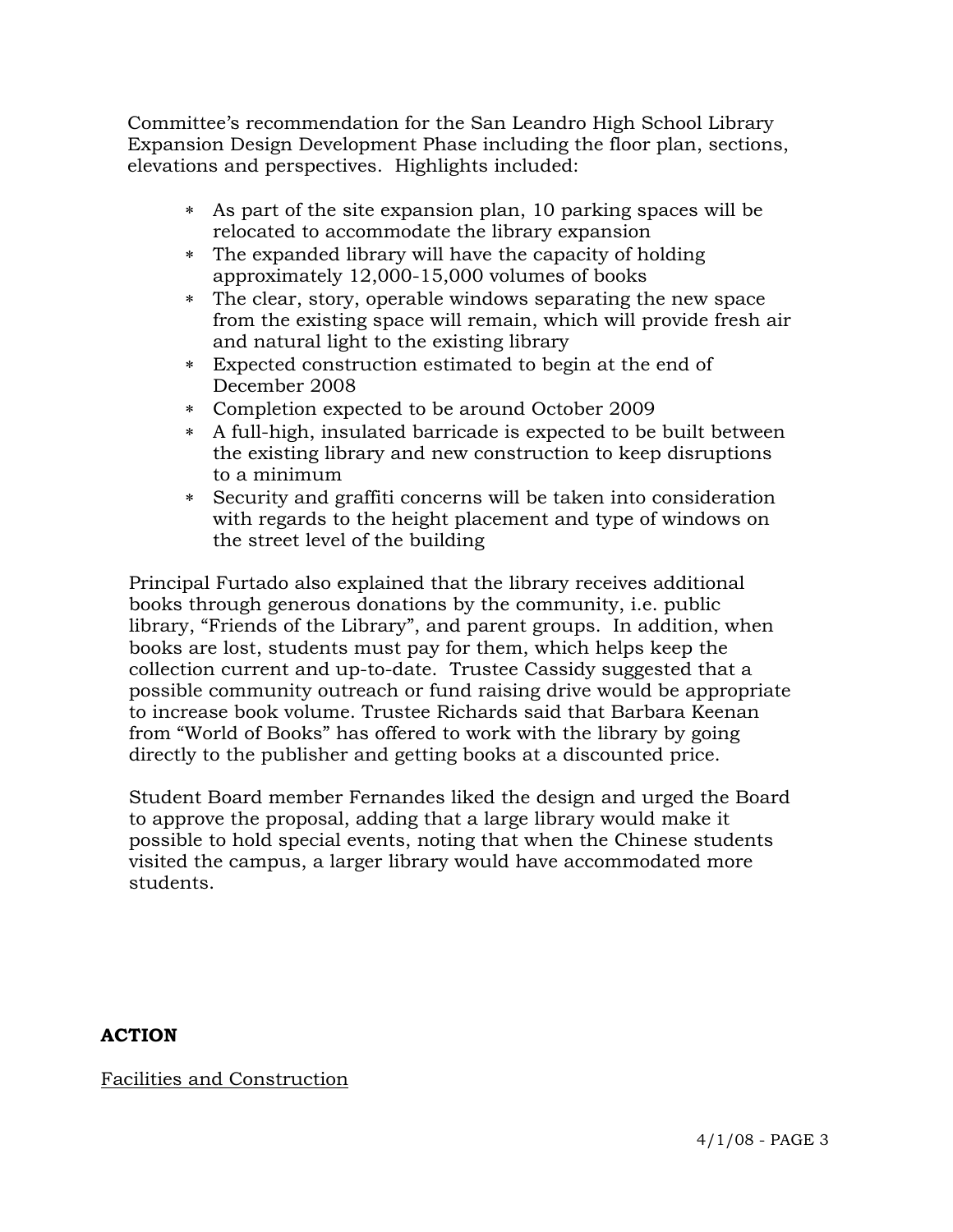### 5.1-A San Leandro High School Library Expansion Design Development Phase

On a motion made by Mr. Katz and seconded by Mr. Richards, the Board approved the San Leandro High School Library Expansion Design Development Phase by a 7-0 vote.

## **PRESENTATION**

∗ Staff, along with WLC Architects, provided the Board with the Steering Committee's recommendation for the Arts Education Center Design Development Phase including the floor plan, sections, and perspectives, which was well received by the Board and Student Board member.

Points of interest included:

- Sound and theatre consultants offered recommendations regarding soundproofing in the SLAM and Video rooms for recordings which were incorporated into the final design
- The overhangs on the roof line of the front of the building each have a separate drain that will drain down towards the building and be piped underground, thus preventing water from dripping onto visitors waiting outside before entering the building
- Inexpensive aluminum panels have been included on the lower levels as an alternative to glass, which will give a feeling of lightness, can be replaced easily and painted, if needed, noting that theses panels have been used successfully at other urban schools such as Skyline High School
- The orchestra pit has a lift and a removable plank that will provide stage extension as well as cover the pit when not in use
- Ramps and a chair lift provide wheel-chair accessibility to the stage and orchestra pit.

The Board loved hearing about how the design had evolved and was very pleased with the final design. Student Board member Fernandes also liked the design but raised a concern regarding the student parking lot. It was explained that the District was in the process of purchasing the PG&E lot (which is next to the campus) and will provide parking for students.

## **ACTION**

## 5.2-A Arts Education Center Design Development Phase

On a motion made by Mr. Richards and seconded by Mrs. Hague,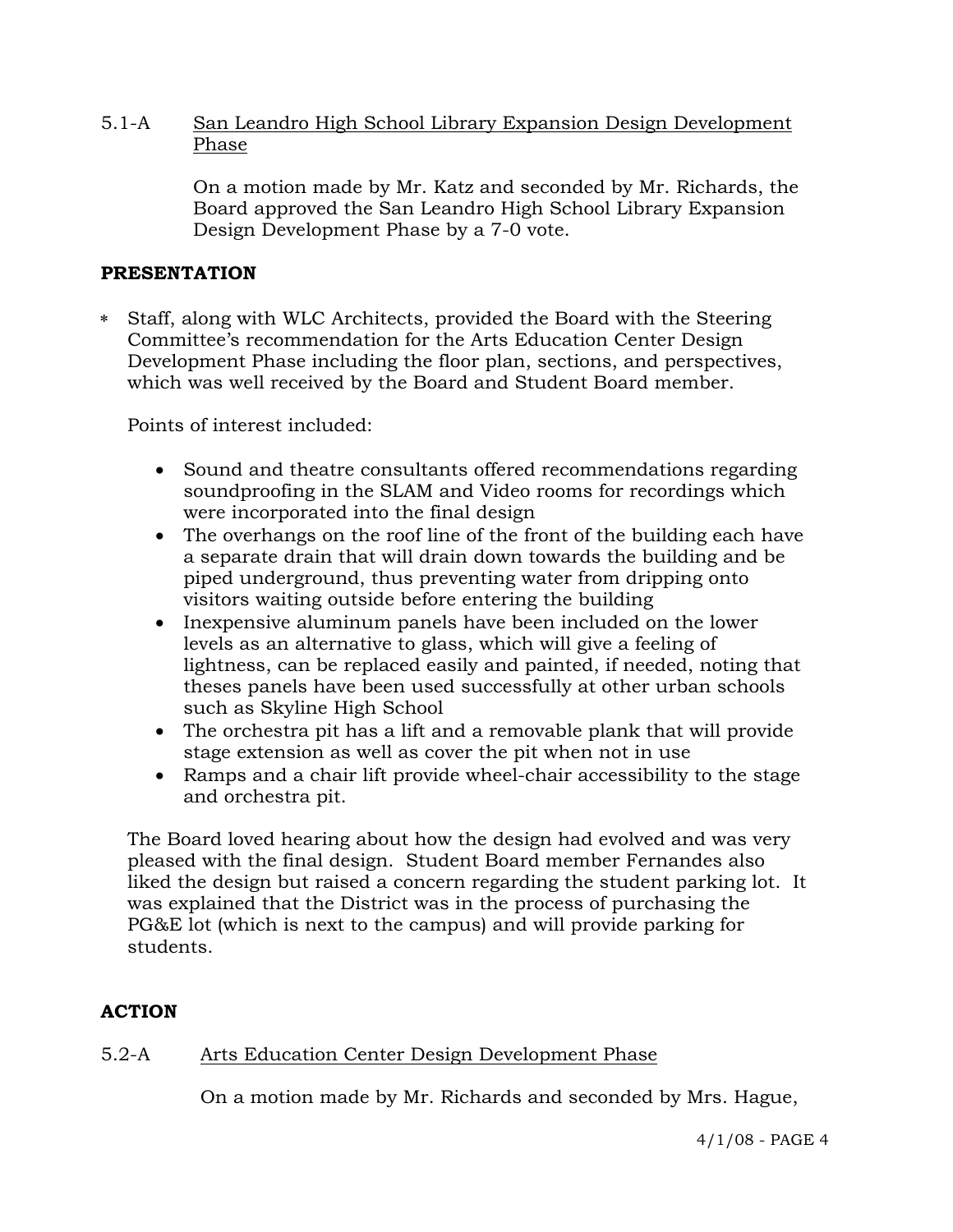the Board approved the Arts Education Design Development Phase by a 7-0 vote.

# **PRESENTIONS**

∗ Staff, along with WLC Architects presented the current design of the 9th Grade Campus including perspective views from 138th Avenue, from the corner of 138th Ave., from E. 14th Street. Exterior elevations for the classrooms, gym, and kitchen were also presented.

Points of interest included:

- A vertical sundial will be facing south in the courtyard
- The entire perimeter of the campus will be enclosed by either the building or fencing
- There is a cut out for the drop off area, with a right turn exist on 138th Avenue
- Drinking fountains are required and will be placed outside adjacent to the gym building
- The building is structurally sound to incorporate solar in the future

 Mr. Cassidy requested that the District consider discussing the possibility of adding or relocating an existing bus stop to the front of the gym on E. 14th with AC Transit. He also would like to see the Board considered "naming" the 9th Grade Campus.

 Trustees Perry and Katz requested electronic copies of the PowerPoint presentation including the exterior elevations which were not included with the handouts.

- ∗ Daniel Chaja, Assistant Director of Research and Program Evaluation presented information to the Board related to the updated Academic Performance Index (API) and the Adequately Yearly Progress (APR). The new data reports reflected how our Socio-Economically Disadvantaged (SED) subgroup performed on the state assessments. Daniel also shared how the District and our schools performed once the SED data error was corrected by the state. Highlights included:
	- Most of our schools' SED students made excellent progress on the API: Madison (74 point gain), Jefferson (+51), Washington (+41), Wilson (+31), San Leandro High (+19), Roosevelt (+16), Muir (+11), and District wide (+13)
	- Four out of eleven schools did not make sufficient API growth in the SED subgroup: Garfield did have a 2 point gain; however that was not enough to meet their growth target of 7, McKinley (-16), Monroe (-7), and Bancroft (-24)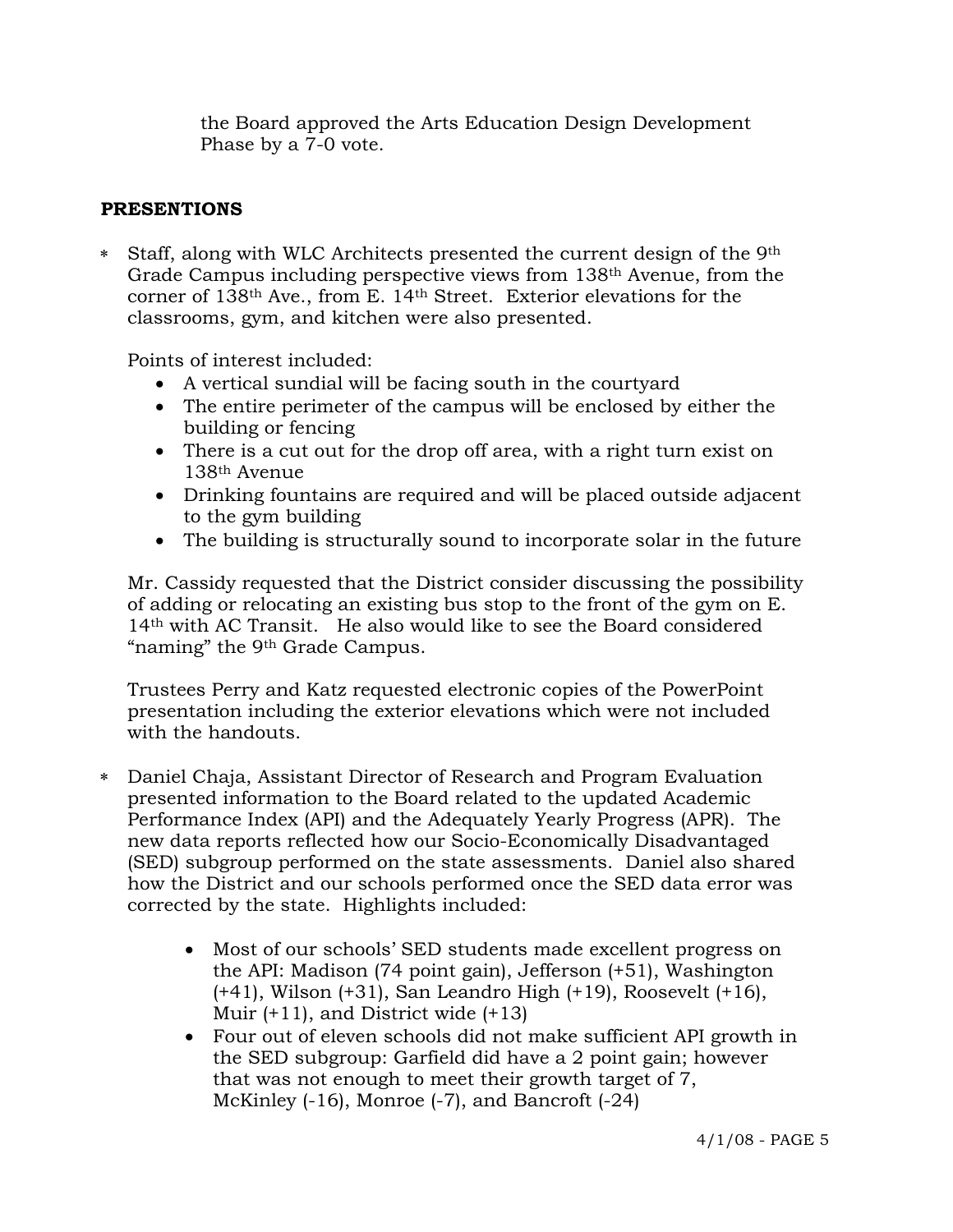- No changes occurred in API schools for schools and district
- No changes occurred in school wide or comparable improvement growth targets
- All schools (except Bancroft) met AYP for their SED group
- No changes occurred in whether or not a school made AYP
- The number of AYP Criteria Met changed for every school but not the District
- No changes occurred in PI status for schools or district due to the error

 To further explain the designation of Title I schools, Ms. Cathey stated that a number of years ago, the District had decided to focus on the elementary level and early intervention; however, she indicated that staff was waiting for clarification from the state around changing that decision if the numbers warrant it, noting; however, that districts do not receive additional funding if a school is added.

# **PUBLIC TESTIMONY ON NON-AGENDA ITEMS**

• Mark Hamilton, John Muir Middle school counselor, addressed the Board regarding public education funding and advocacy including comments made by Mr. Senden in his presentation with regards to the budget cuts and the "state getting out of the education funding business".

# **REPORTS**

1) Correspondence – Clerk Cutter reported receipt of the following emails from February 28, 2008-March 31, 2008: From Dorothy Grushkowitz regarding maintenance staffing; from Richard Fishbaugh regarding conditions of facilities; from Jessica Katz regarding budget reductions; from Richard Fishbaugh regarding staffing issues, meeting facilities; from Audrey Brown regarding budget reductions; from Jessica Katz, Hilda Gonzales, Maria Cuevas, Aurora Avalos, Antonia Palmerin regarding conditions of facilities; from Jeni Engler regarding budget reductions; from Elaine Tango, Mindy Feldman regarding John Muir Vice Principal; from Jill Raimondi regarding Vice principal at Bancroft and other budget suggestions; from Deborah Cox regarding budget reductions and parcel tax; from Sylvia Riley regarding lack of substitute teachers; from Sara Wood, Eva Caraher, Colleen Hess regarding retain Coordinator of Special Services; from Anna Yeung regarding budget reductions; from Patty Fishbaugh regarding Bancroft letter; from Mary Styner regarding international qualifiers for DECA; from Claire McKean regarding CSEA negotiations; from Dan Martin regarding block schedule information; from Steve Craig regarding decisions about budget and negotiations; from Katy McCarthy regarding teaching penalty; from Shelly Williams regarding

4/1/08 - PAGE 6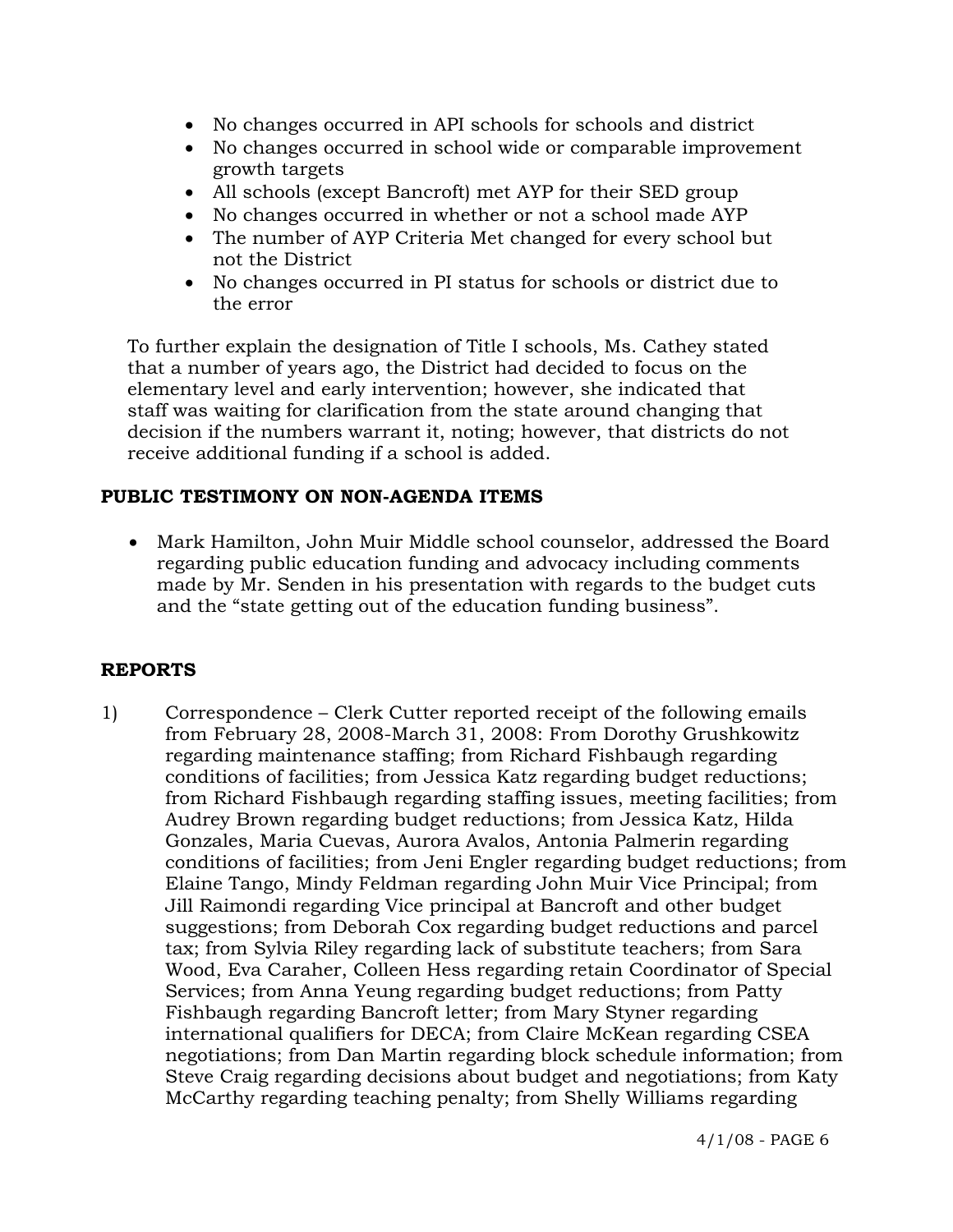support for teachers; from Rossa Lupian regarding teachers' wages; from Kristina Chu regarding invitation to the Air Quality Meeting, March 27, 2008; from Jon Sheer regarding unfair labor practices filed and corrections to number of unfair labor practices filed; from Carol Delton regarding negotiations; and from Jon Sherr regarding flyer for rally downtown March 31 2008, regarding teachers' contracts.

2) Superintendent's Report – Superintendent Lim congratulated and thanked those who help shepherd the Career/Technical Education grants to the state through the Career Technical Education Facilities Program (CTEFTP), announcing that the District received all five grants.

In light of the budget, Ms. Lim stressed the importance of how now, more than ever, was the time for all educators to move forward and make a commitment to advocate for public education, adding how struck she was with a speech made by Senator Don Perata at a recent news conference, advocating for parents to meet with businesses, and urge them to support public education.

It was also noted that San Leandro Unified is fortunate to be able to move ahead without any layoffs, with the exception of one management position; however, the board and the community must work as a group with all of our stakeholders and make a statement to the Governor, adding that she had been in contact with Senator Corbett's office and hopefully the Senator would be able to visit our District within the next two weeks.

3) Student Board Member Report – Astrid Fernandes, Student Board Member representative, reported that 3rd quarter report cards will be mailed on April 3, United Parents' Meeting is also meeting on April 3; and the Fitness testing for freshman will be April 5 in the gym 9-3 p.m. CollegeBound's second field trip to UC Berkeley and UC Davis will be April 7. April 10 is the Junior Prom.

It was also announced that San Leandro High School wrestler, Mark Acosta, placed 3rd in the nation.

- 4) Board Committee Reports
	- City/District Liaison- Mr. Davis reported that the committee met on March 20, and discussed the following:
		- 1. The high school swimming pool renovations and maintenance (which is now in operation).
		- 2. Burrell Field, noting that the City will not be able to use Oyster Bay property due to height requirements. The committee will continue to explore further options.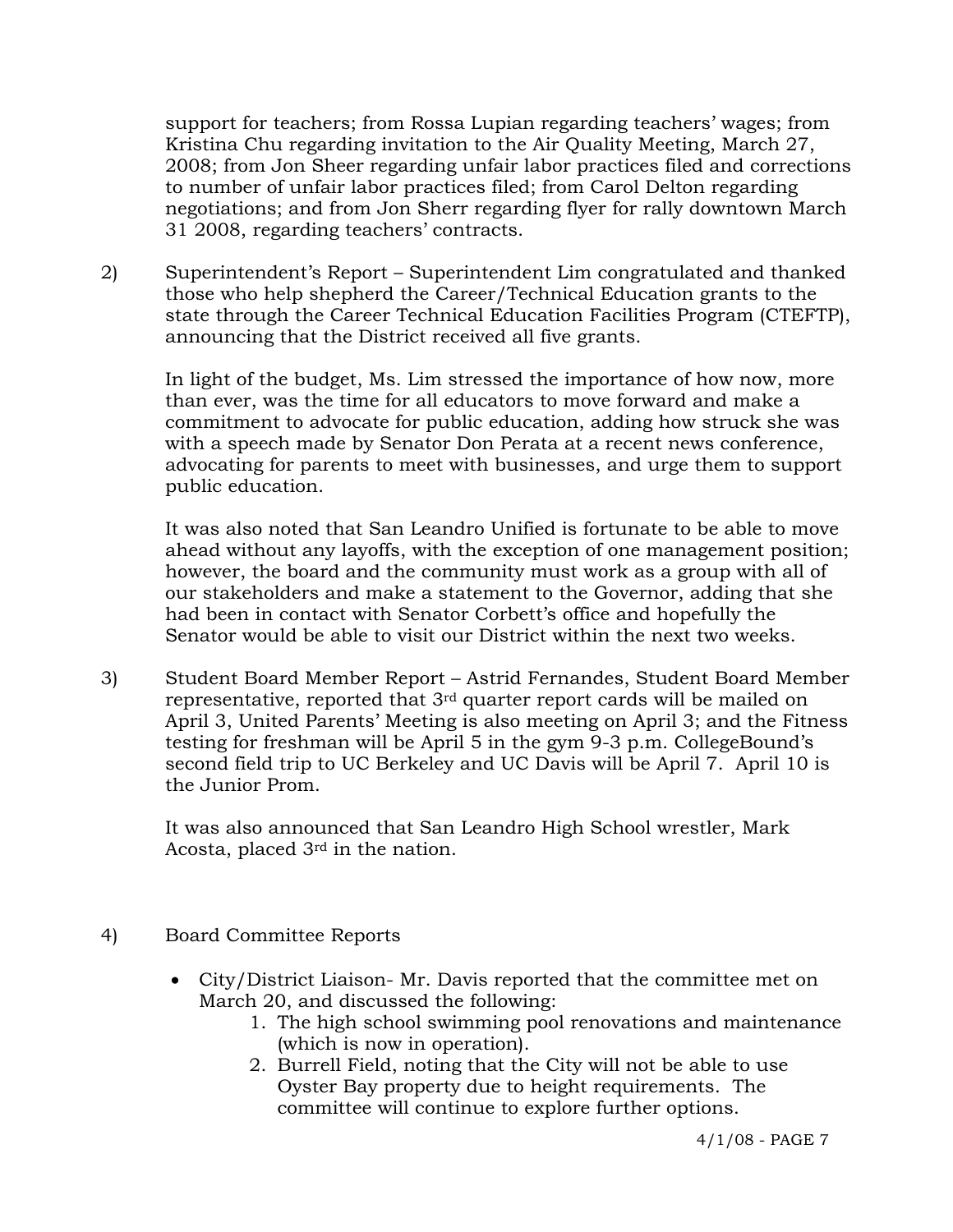- 3. The District shared their intension of moving forward with a parcel tax; noting that an Ad Hoc committee of the City Council will be meeting to discuss revenue enhancements and bonds.
- 4. The City is looking into developing a long term plan regarding the high school swimming pool which needs to be in place by February 2009.
- Curriculum Mrs. Hague reported that the committee met on March 31 and received an update on the high school PE testing for 9th graders, where there are currently 60 students who still need to be tested; an update on the transition to a six-period day, and changes in the graduations requirements. The committee discussed the Valenzuela settlement which is now part of the Uniform Complaint Process and requires districts to provide two consecutive academic years beyond graduation for students not passing the CAHSEE, and an update on the Math adoption which will be brought forward to the Board in June.
- Facilities/Technology Mrs. Cutter reported that the committee met on March 20 and reviewed the Bancroft marquee; WLC gave a presentation on the final plan for Arts Education Center; discussed several contracts which are part of the consent calendar tonight; and began discussing the fencing for the PG&E parking lot and budget.

Mr. Cassidy felt that that the color of text, the amount of information, and the positioning of the new Bancroft marquee on the building, made it difficult to read the message.

- Finance There was no report; however, Mr. Richards noted that the April 14 meeting would need to be rescheduled because of upcoming Special Board meeting on that night.
- 5) Board Representatives' Reports
	- Eden Area Regional Occupational Program Mr. Richards reported that the committee met on March 5 and approved their 2nd Interim Budget; recognized "Students' of the Month" including one student from San Leandro High, noting that another San Leandro student will be recognized at the April 3 meeting; unfortunately, he would not be able to attend. He will forward the names so that the Board can present the students a Certificate of Commendation.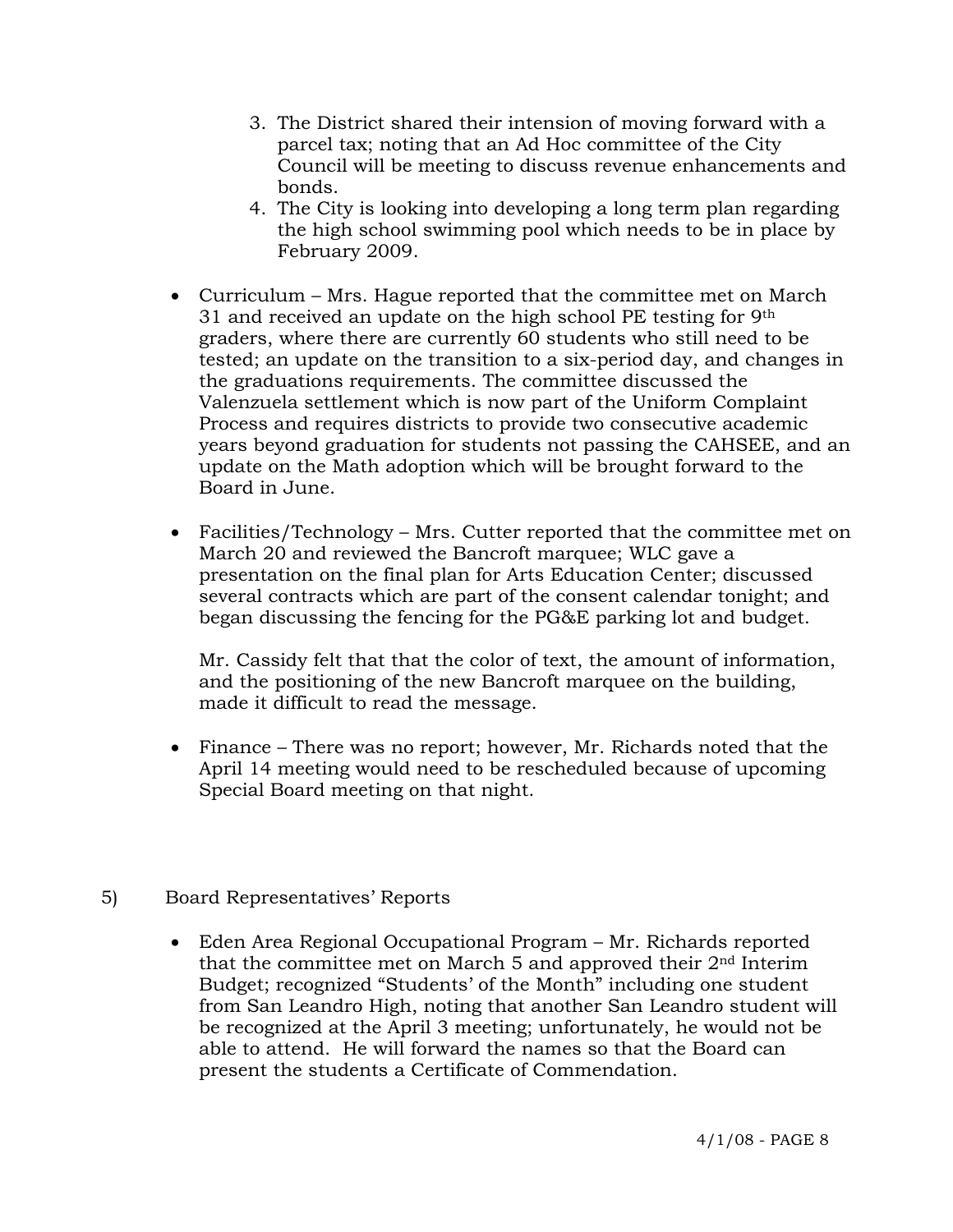• Drug, Alcohol, Tobacco Education (DATE) – Ms. Perry reported that the committee met on March 5. She announced that David Lorden the Director of Student Services would be overseeing the program. In addition to community-based organizations, representatives from each school were in attendance. There was a discussion on the focus for this year in light of the changes in referrals, what community-based organizations can still provide and the "Smoking Cessation" classes. The next meeting will be in two to three months.

# **CONSENT ITEMS**

Mr. Davis noted that Consent Item 3.3-C, Proposed Stipulated Expulsion Order has been revised and distributed to the Board.

Mrs. Cutter asked that Consent Items 1.1-C, Approval of Board Minutes – February 5, 2008, and 5.4-C, Architectural Services Contract for John Muir Middle School Renovation and Upgrades be pulled.

General Services

| $1.2-C$         | Approval of Board Minutes – February 28, 2008           |
|-----------------|---------------------------------------------------------|
| $1.3-C$         | Approval of Board Minutes – March 4, 2008               |
| $1.4-C$         | Approval of Board Minutes – March 6, 2008               |
| $1.5 - C$       | Approval of Board Minutes – March 17, 2008              |
| $1.6 - C$       | Resolution #08-16, Child Abuse Prevention Month – April |
| Human Resources |                                                         |
| $2.1 - C$       | Acceptance of Personnel Report as submitted             |

# Educational Services

- 3.1-C Acceptance of Donations
- 3.2-C Community-Based English Tutoring (CBET) Program Reapplication Form, Fiscal Year 2008-2009
- 3.3-C Proposed Stipulated Expulsion Order

# Business Operations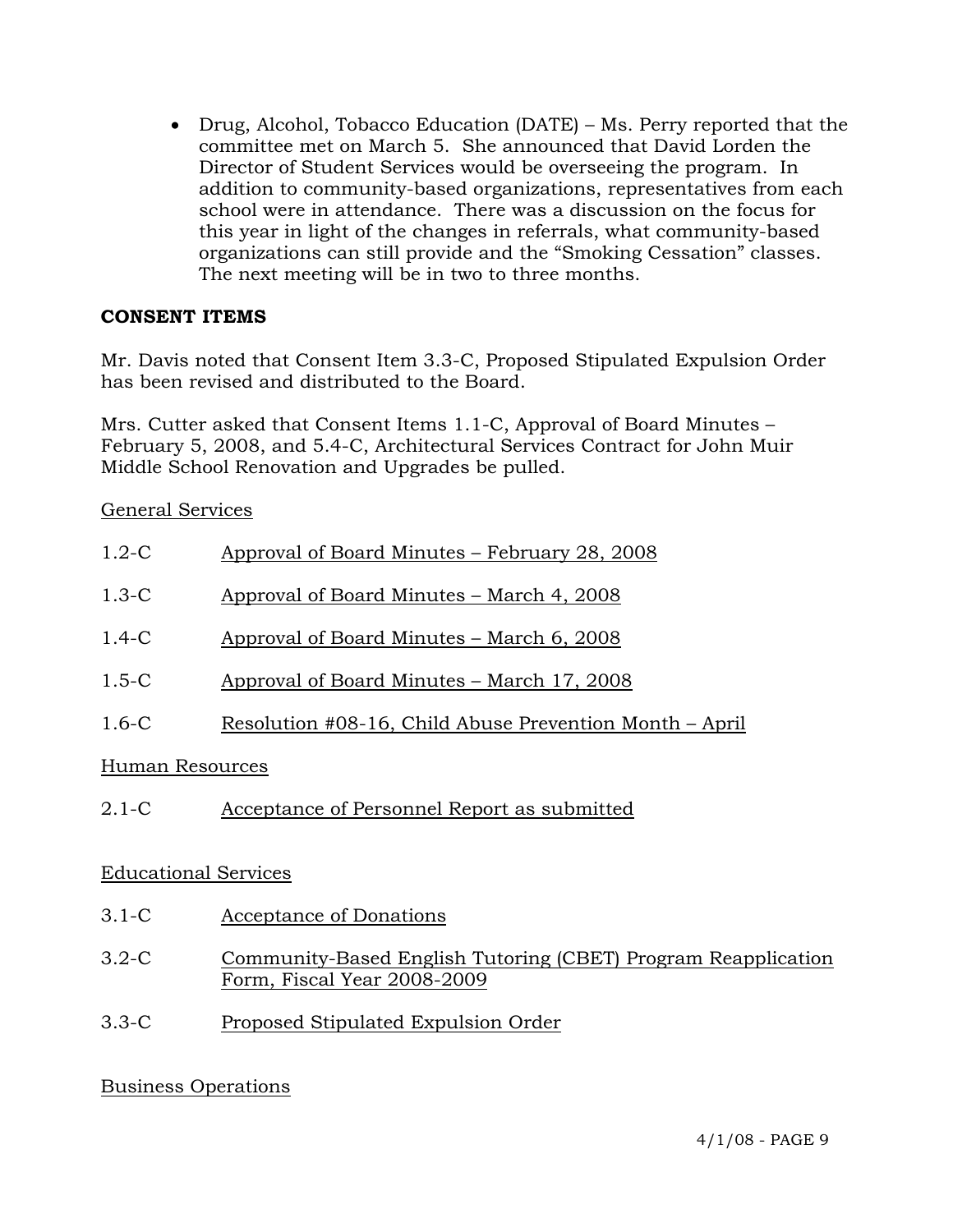## 4.1-C Intra-Budget Transfers-January 2008

# 4.2-C Independent Auditor Contract Renewal – Perry-Smith LLP

## Facilities and Construction

- 5.1-C Consulting and Inspection Services Contract for Services at San Leandro High School, McKinley, Washington and Monroe Elementary Schools.
- 5.2-C MWM Architects Amendment No. 1 to Contract for Architectural Services for Monroe Elementary School Roof..
- 5.3-C Architectural Services Contract for McKinley and Washington Elementary Schools' Portable Classrooms

On a motion made by Mr. Richards and seconded by Mrs. Hague, the Board approved the remaining consent items by a 7-0 vote.

#### General Services

1.1-C Approval of Board Minutes – February 5, 2008

Mrs. Cutter noted on page 8 of the minutes the corrected spelling for Linda Thurston, and on page 13, the vote on the substitute motion to adopt Board Policy 5111.1 (a-b) District Residency and Exhibits E(1) 5111.1 and E(2) 5111.1 should have been 5-2.

Mr. Cassidy noted that he would like the minutes to reflect comments made by the Superintendent, Trustee Hague and him regarding the reasons for eliminating the Block Schedule at the high school on page 6 & 7 of the minutes.

On a motion made by Mr. Cassidy and seconded by Mrs. Hague, the Board tabled the minutes to the April 15, 2008, Board meeting, at which time action would be taken by a 7-0 vote.

#### Facilities and Construction

5.4-C Architectural Services Contract for John Muir Middle School Renovation and Upgrades

> Mrs. Cutter asked for clarification with regards to reimbursable costs information in the contract packet. Mr. Murphy explained that the amount was a typo and that it was renegotiated to the 10% or \$110.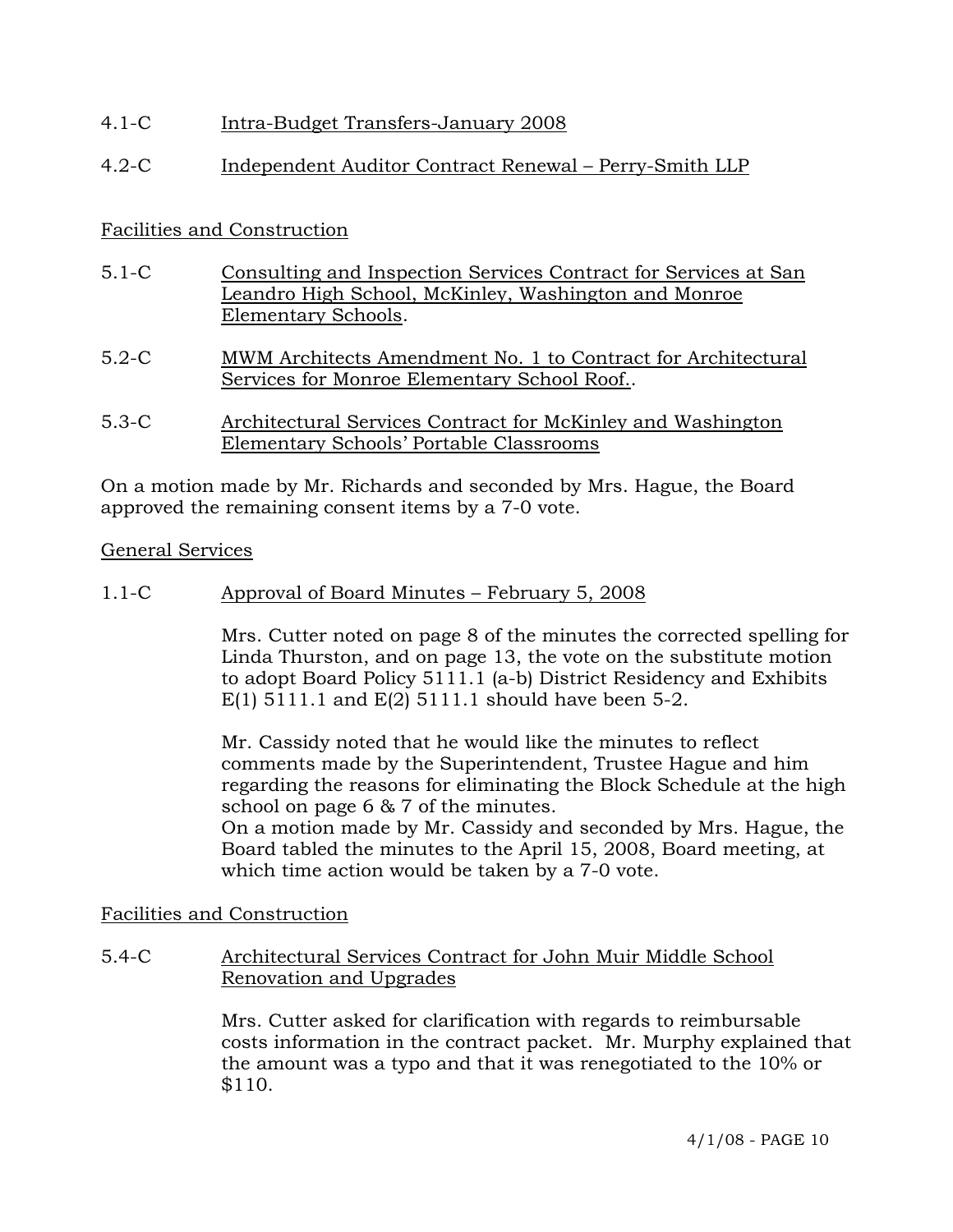On a motion made by Mrs. Cutter, and seconded by Mr. Richards, the Board approved the architectural services contract for John Muir Middle School renovation and upgrades by a 7-0 vote.

## **ACTION**

#### Human Resources

#### 2.1-A Declaration of Need for Fully Qualified Educators

On a motion made by Mr. Richards and seconded by Mrs. Cutter, the Board adopted the Declaration of Need for Fully Qualified Educators by a 7-0 vote.

### **CONFERENCE**

### Facilities and Construction

5.1-CF San Leandro High School Mural

The Board discussed and considered approving the San Leandro High School Mural.

Student Board member Fernandes felt that the mural promotes "Pirate Pride" and would be an added touch to the school.

Additional comments and questions shared by the Board included on what wall and how off the ground the mural be painted, would the pirate head be obstructing the lettering, and if the mural would be covered with a graffiti coating, which were addressed by staff.

Mr. Cassidy asked if the mural could be painted "in house". Assistant Superintendent Song Chin-Bendib explained that the school didn't have the expertise and that the recommended company, Boss Graphics was the best mural company in the state and highly recommended by the California Activities Directors Association.

A discussed followed regarding the appropriateness of the image being depicted with Mr. Cassidy questioning whether the District wanted to promote an image that included "two guns and a big sword." It was explained that the mural was gift from the graduating classes of 2006 and 2007 and the image was preferred by the students with Mr. Davis adding that given that the mascot for the high school was a "pirate", he felt that the image was appropriate.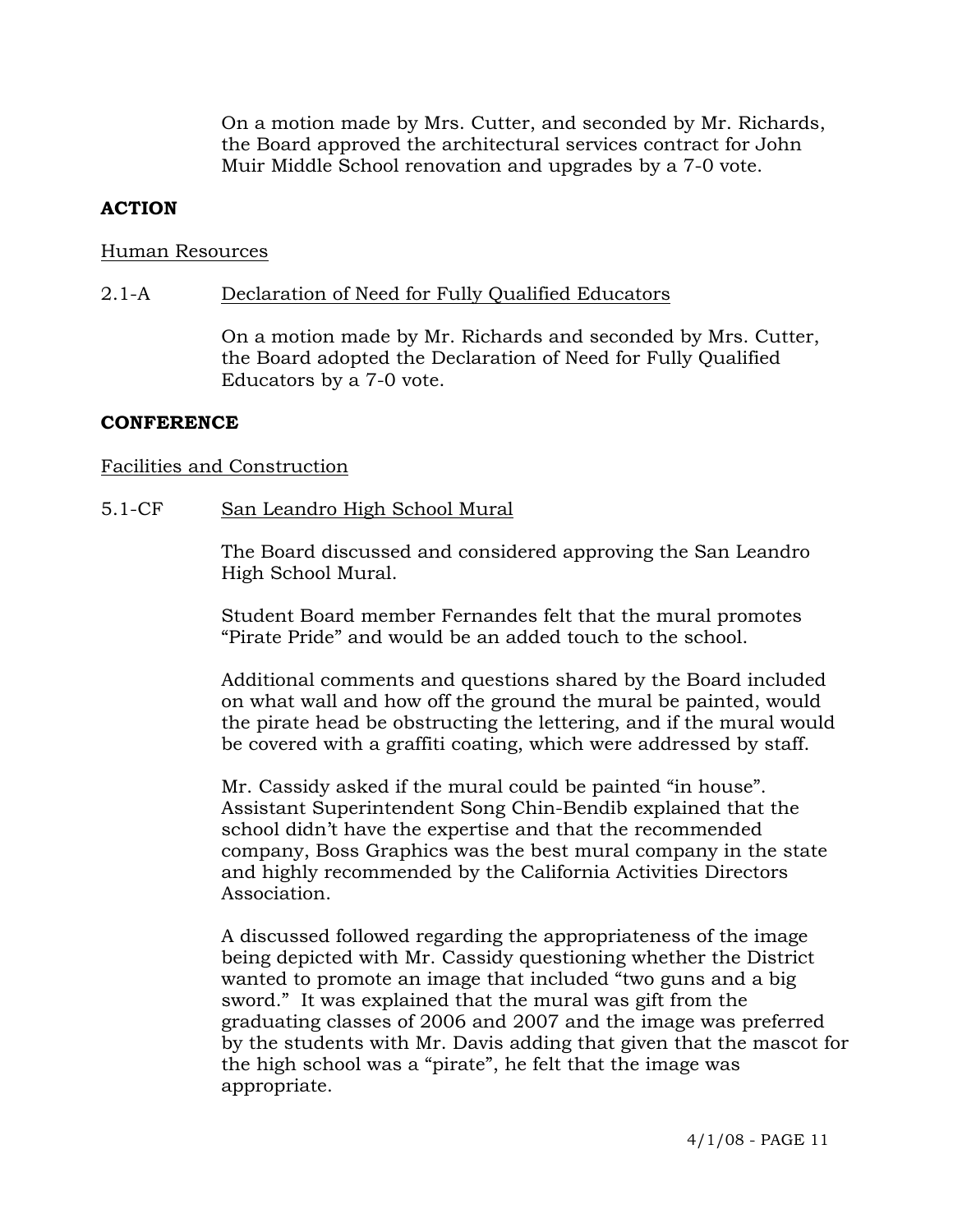On a motion made by Ms. Perry and seconded by Mr. Richards, the Board approved the San Leandro High School Mural by a 7-0 vote. Student Board member Fernandes voting in favor.

#### 5.2-CF Numerical Address for 9th Grade Campus

The Board discussed, considered, and selected a Bancroft Avenue numerical address for the 9<sup>th</sup> Grade Campus.

On a motion made by Ms. Perry and seconded by Mrs. Cutter, the Board selected 13701 Bancroft Avenue as the numerical address for the 9th Grade Campus by a 7-0 vote.

#### 5.3-CF Budget to Acquire the PG&E Parking Lot

The Board discussed and considered approving the budget to acquire the PG&E parking lot by shifting \$400,000 within the \$4 million PG&E parking lot project funds and transferring \$410,000 from the Measure B District wide program's Financial Reserve Budget to the PG& E project budget.

Mrs. Cutter asked for an update/matrix on the Bond projects.

While it was explained that transferring of money between line items didn't necessarily have to come before the Board for approval, the Superintendent indicated that because this expenditure was not originally in the budget, staff wanted to be very explicate and upfront on how the money was being used with respect to the PG&E land acquisition.

On a motion made by Mr. Katz and seconded by Mrs. Hague, the Board approved the budget to acquire the PG&E parking lot by shifting \$400,000 within the \$4 million PG&E parking lot project funds and transferring \$410,000 from the Measure B District wide program's Financial Reserve Budget to the PG& E project budget by a 7-0 vote. Student Board member voted in favor.

## **ADDITIONAL SUGGESTIONS AND COMMENTS FROM BOARD MEMBERS**

• Mrs. Hague was happy to see that in addition to Bancroft receiving a new marquee, John Muir also had a new one. She voiced her concern around Burrell Field and letting time lapse before beginning to make repairs on the field at the current site.

She also stressed the need to be pro-active regarding the state budget, urging the Board and District staff to begin working with our associations, parent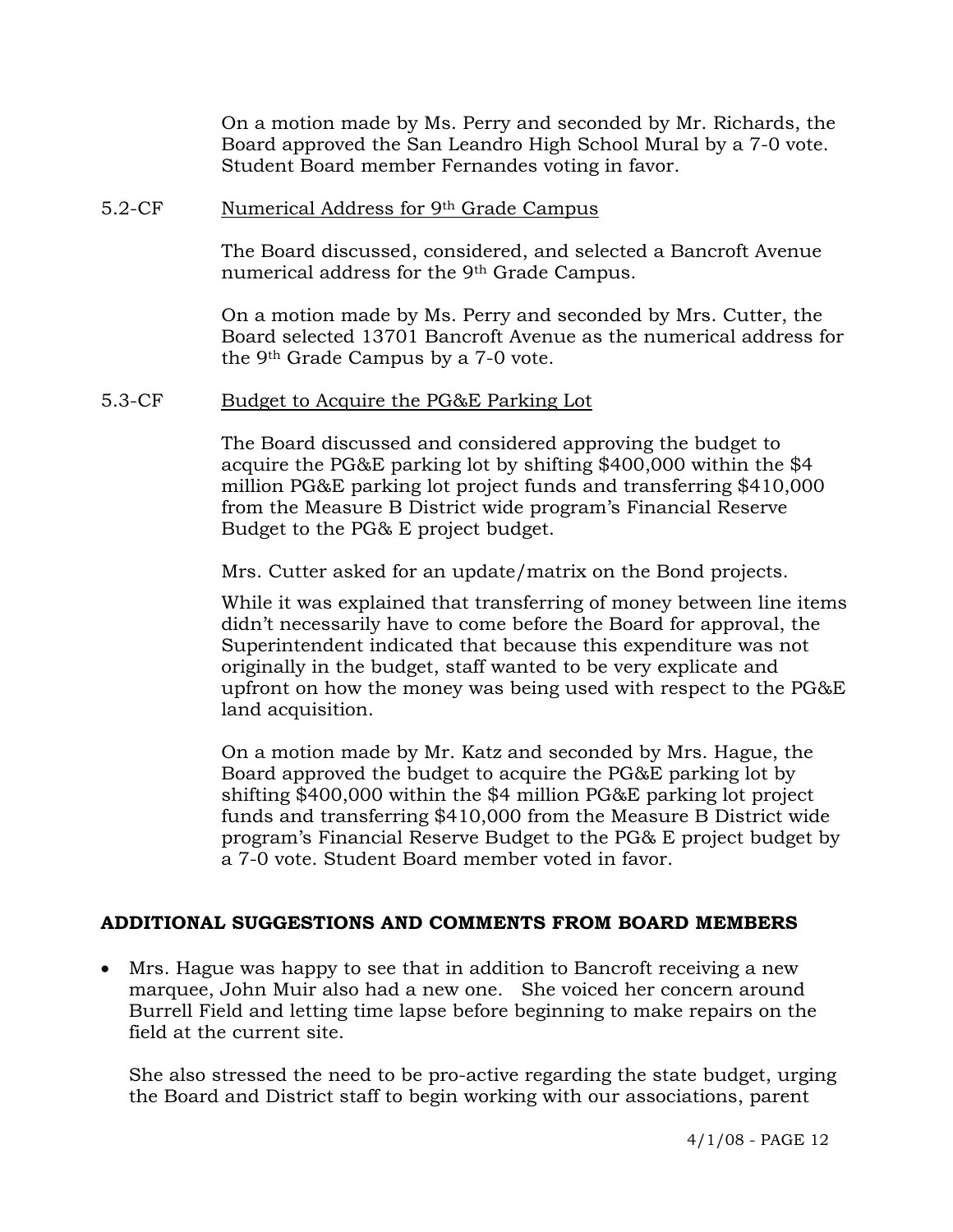groups, and interested community members to begin organizing and creating a platform before the end of school.

- Mrs. Cutter would like to plan rally in support of public education to Sacramento after the May revise. She also reiterated that senior Mark J. Acosta placed 2nd in the state 3rd in the nation in wrestling and would like to have the Board recognize him.
- Ms. Perry reported that she received a document from the Education Coalition regarding pre-planning steps to engage the District and community with regards to the state budget. She appreciated the Superintendent's follow up with Senator Corbett, adding that inviting our representatives to our District would be very beneficial.
- Mr. Katz urged the Board to encourage friends and neighbors to contact their local Republican representatives, and make their voices heard.
- Mr. Richards echoed comments made around Burrell Field and that something needs to be done now; otherwise there will not be a complex for our students and community to use.
- Mr. Cassidy made the following comments:
	- 1. He is hoping to set up an Advocacy meeting regarding the state budget with Mr. Richards, Mr. Katz, before the April 15 Board meeting so he can provide the Board with a report
	- 2. He asked and received consensus to have a Board presentation regarding Burrell Field
	- 3. He asked for consensus to have the Board discuss the naming of the 9th Grade Campus. He would like to see the campus named after an individual or distinguished person and have the community involved in the process. Because there was an established policy in place, it was the consensus of the Board to bring this item back to the Board in June, rather than referring it to the Policy Committee.
	- 4. He suggested that it would be appropriate to have a second certificate displayed at the high school in honor of Mike Manibog, who died while serving as an Army specialist in Iraq and was remembered earlier tonight.
	- 5. He was concerned that the Communications Committee has not been meeting, and suggested that the committee consider discussing drafting a Measure B Newsletter in the fall, as well as the Bond measures.
	- 6. He asked for consensus, which was not received, to have a presentation on what the high school is doing to address gang violence in our community and specifically at our schools, with an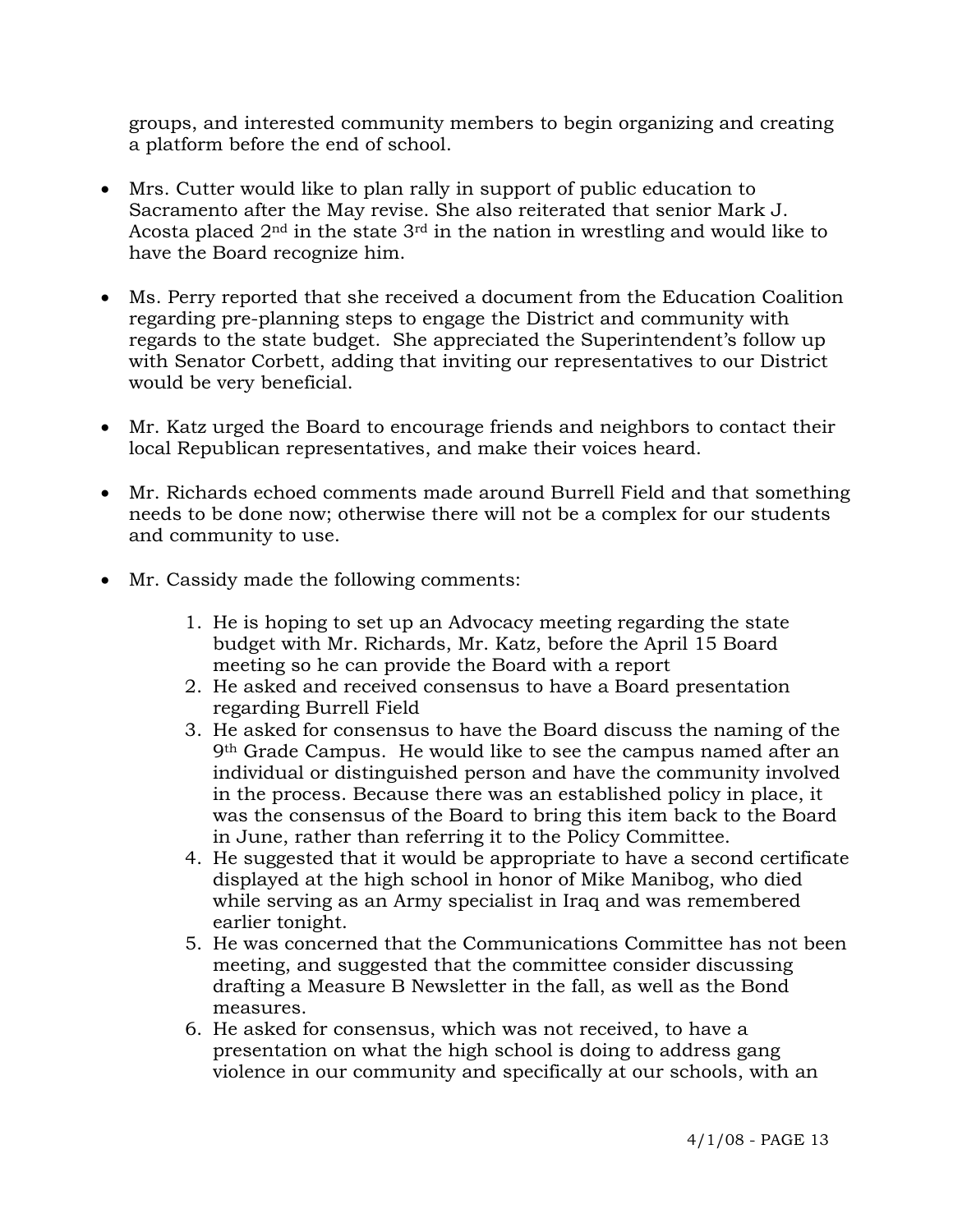update of work that is being done at high school (through a recently received grant), and at the middle school level.

- 7. He renewed his request that the Superintendent comment on the validity of statements, attributed to her, made in an editorial that appeared in the Los Angeles Times last year with regards to the achievement gap and visits by her to a District classroom and being locked out.
- 8. He urged the Board and staff to schedule parcel tax workshops, that would include an update of the *Fiscal Blueprint* that was produced a few years ago, keeping in mind the strategic purpose for the parcel tax and how additional monies would advance the goals of the District today and in the future, so that those ideas could be incorporated into the survey. It was suggested that when the questions for the survey have been drafted, a time could be set aside at a Board meeting to discuss those questions, as well as include a discussion regarding lessons learned from Measure A and Measure B as a beginning to laying the foundation.
- 9. He expressed his concern with the lack of Beautification Days this year due to labor issues with regards to volunteers at the school sites.
- Mr. Davis expressed his thoughts in the following prepared comments with regards to the frustration felt regarding negotiations:

*"All of us play a critical role in the education of the children of this community. We are all here deciding what level of education is best for the children in our community. A critical element is what we pay our teachers and staff. Whether our salaries are last, next to last, or 10th out of 16th in the County, it is all unacceptable.* 

*"We will never truly address teachers and staff compensation if we continue to take a piece meal approach to develop a solution. We cannot expect a quality education for all of our children if we don't respect what each member of our educational community is contributing toward this effort. It is easy to say to cut this position or that position if you are not familiar with what cog in the wheel each position represents. We have been successful on some fronts, but have failed on other fronts.* 

*"We need to have a vision. A vision that will become an integral part of all of our policy decisions. I am proposing that this vision be called "The 2013 Plan".* 

*"The 2013 Plan is a conceptual vision. We, as a Board, should establish a goal that all of our teachers, Teamsters and Trades, staff represented by CSEA, and all of our Administrators will be paid the median salary of similar revenue limit school districts within Alameda County by Fiscal Year 2013.* 

*"All of the bargaining groups must be involved with working with District Administration to determine which school districts should be included in the study. Each step and column will be evaluated and adjusted to the median level. This will eliminate all inequities in the current step and column system.* 

*"I believe that this study will provide us a clearer picture that will help us determine exactly how much money we will need to achieve The 2013 Plan. Once we have this total, we can then develop the necessary strategies to make this plan a success.*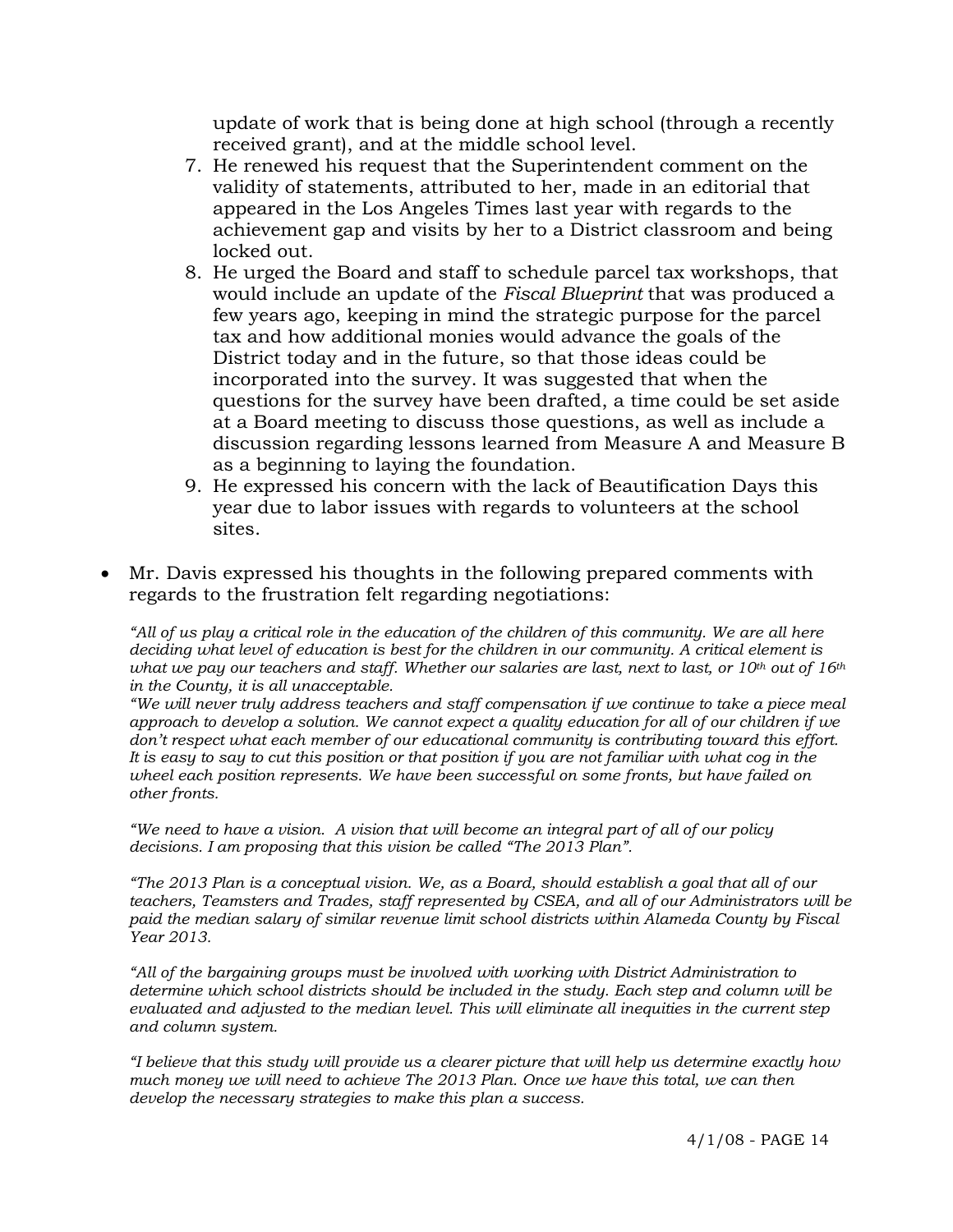*"Successfully passing a Parcel Tax, re-instituting the San Leandro Foundation, increasing revenues through increased user fees, and other revenue enhancements all becomes part of the overall strategy. The future use of Burrell Field and the High School pool will become part of the overall strategy. Joint uses with the City will become part of this strategy. Any action taken by the Board that will have a fiscal impact directly, or indirectly, on the General Fund, will have to address how it will help the District meet The 2013 Plan.* 

*"If we establish a vision, or a goal, then we can achieve it. If we do not have a vision or a goal, we will continue to flounder and never will be successful in compensating our teachers and staff at a reasonable level. When we are celebrating our successes in 2013, then we can begin discussions as to how we move to the next level of compensation.* 

*"Tonight, I will be asking the Board to direct the Superintendent to develop a plan with a schedule to implement "The 2013 Plan" and return to the Board for further discussion and direction."* 

The Board supported the vision and felt it was long overdue and would like to move forward, keeping in mind of the need to involve the bargaining units and staff's time. Developing and including a new Strategic Plan in 2009, as part of the vision, was also suggested.